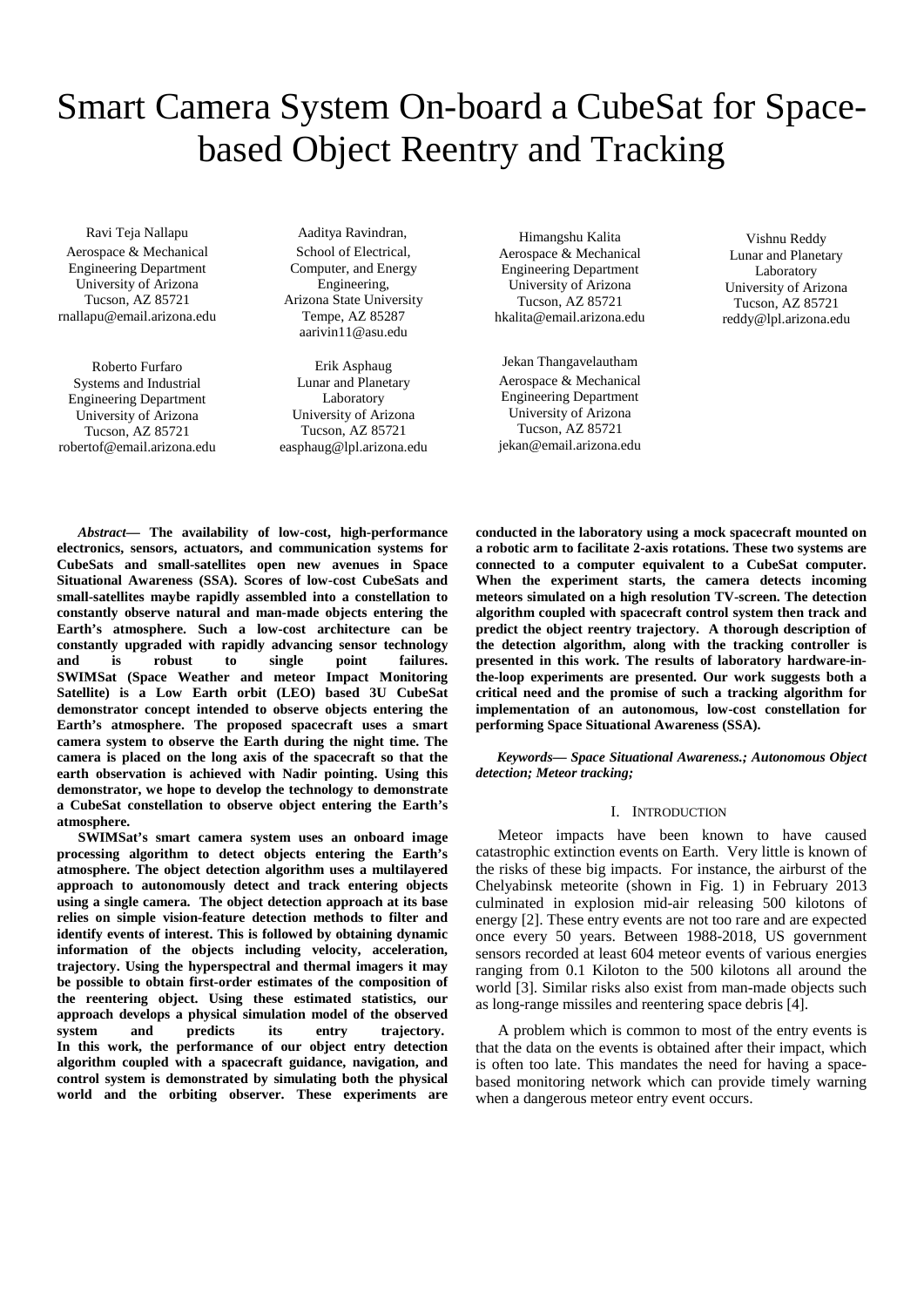

Fig. 1. The entry of the Chelyabinsk meteor observed from the ground just before its airburst.

Fortunately, the availability of low-cost, high-performance electronics, sensors, actuators, and communication systems for small spacecraft such as CubeSats open new avenues in Space Situational Awareness (SSA). These small spacecrafts can be rapidly deployed as a constellation to constantly observe natural and man-made objects entering the Earth's atmosphere. Deploying a constellation of spacecraft also makes the observation campaign robust to single point failures. The SWIMSat mission is a first step toward realizing such a spacebased surveillance network.

SWIMSat (Space Weather and meteor Impact Monitoring Satellite) is a Low Earth orbit (LEO) based 3U CubeSat demonstrator concept intended to observe objects entering the Earth's atmosphere [1]. The proposed spacecraft uses a smart camera system to observe the Earth during the night time. The camera is placed on the long axis of the spacecraft so that the earth observation is achieved with nadir pointing.

SWIMSat uses a smart camera system to detect objects entering the Earth's atmosphere. The object detection algorithm uses a multilayered approach to autonomously detect and track the entering objects using a single camera. The object detection approach at its base relies on simple visionfeature detection methods to filter and identify events of interest. This is followed by obtaining dynamic information (in coordination with ground assets) of the objects including velocity, acceleration, trajectory. Using the hyperspectral and thermal imagers it may be possible to obtain first-order estimates of the composition of the reentering object. Using these estimated statistics, our approach develops a physical simulation model of the observed system and predicts its entry trajectory. To this end, a hardware implementation of the SWIMSat's smart camera is carried out.

This paper presents the hardware demonstration of the SWIMSat's smart camera. The work proceeds in the following manner. The operation of the SWIMsat spacecraft is introduced in Section II. The operation and workings of the smart camera system is described in Section III. Section IV describes the hardware testbed built to demonstrate the performance of the smart camera system. The results of the demonstrations are presented in Section V. Finally, conclusions are presented in Section VI.

## II. THE SWIMSAT MISSION

The objective of SWIMSat is to observe, detect, and track atmospheric entry events. The concept of operation for the SWIMSat mission is presented in Fig. 2. As seen here, once the spacecraft is commissioned and calibrated, SWIMSat begins its meteor observing mode, where the spacecraft uses its body fixed camera to point towards the Earth's center. Once an entry event occurs in the camera's field of view, the event is detected by isolating the fiery trail being lit. This event is then tracked till the meteor and its trail is no longer visible. Once no event is detected the spacecraft reenters observation mode.



Fig. 2. Concept of operation for the SWIMSat mission.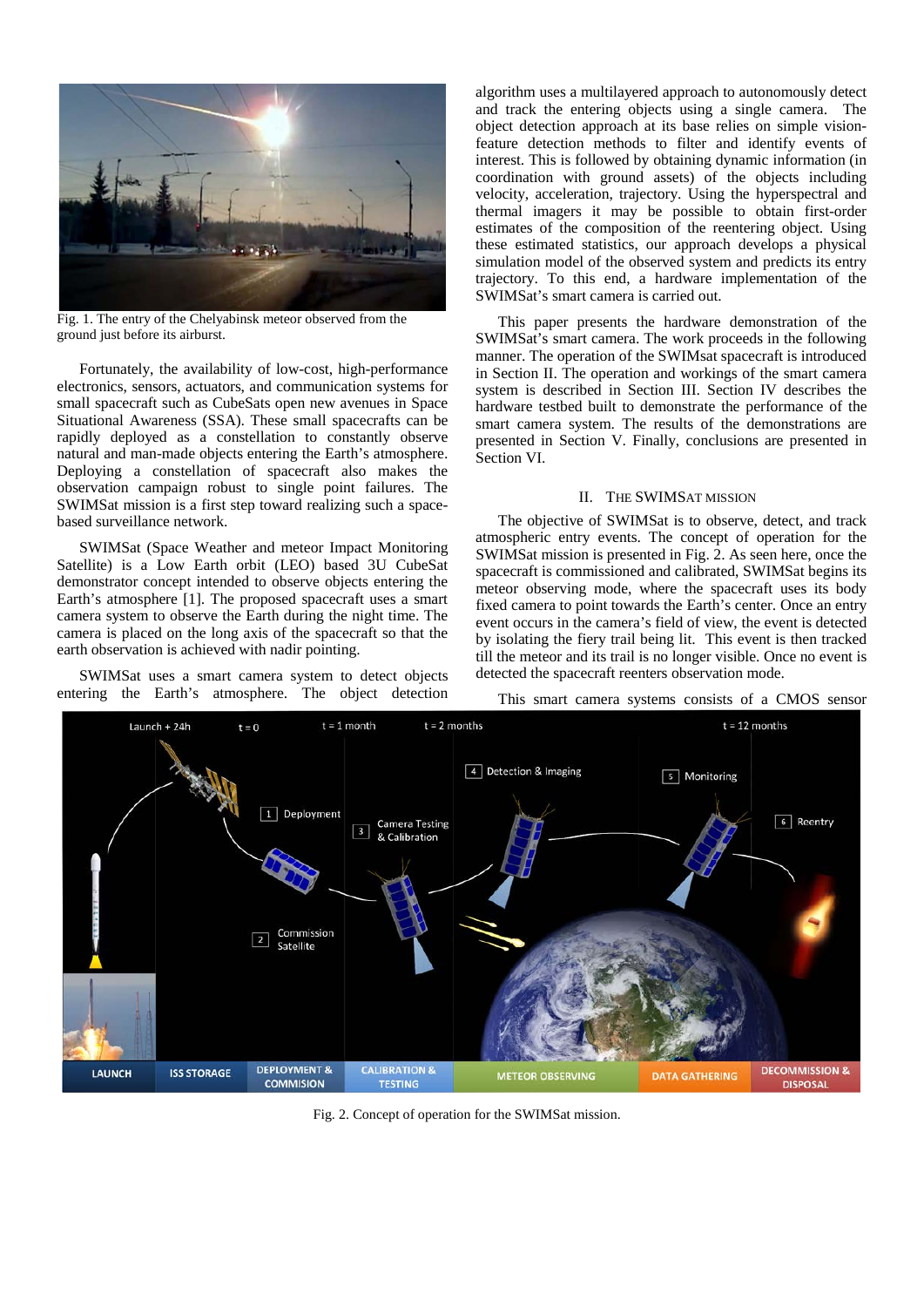called PHY367C coupled with a wide-angle field of view lens, Tech Spec C, which provides the spacecraft with wide a field of view of 143°. The algorithm runs onboard the FPGA fabric within the command and data handling (CD&H) subsystem. SWIMSat has selected the CSP C&DH board by Space Micro [5].

When an entry event is observed, the onboard algorithm will detect the event through a color-based thresholding and centroiding algorithms, which computes an attitude error: the difference between the center of the observed event, and center of the camera. The error is then minimized by using the onboard attitude control system. SWIMSat uses MAI-400 by Maryland Aerospace Inc, for its attitude determination and control system (ADCS). The ADCS has 3-axis reaction wheels, and 3-axis magnetorquers, along with an attitude determination suite to maneuver the spacecraft towards the desired attitude. The process is repeated until the entry event is no longer visible. After the data is gathered by the spacecraft, SWIMSat will downlink the data using a UHF radio. The radio communication system consists of the AstroDev Lithium-1 transceiver and a Nanocom ANT 430 antenna [5]. A sectional view of the SWIMSat spacecraft along with its different subsystems are shown in Fig. 3.



Fig. 3. Sectional view of the SWIMSat spacecraft to present various subsystems

## III. SYSTEM SETUP

The SWIMSat smart camera system needs to perform three critical tasks described as follows: (A) Detect an observed meteor/object entry event, (B) Use optical measurements to predict meteor object trajectory, and (C) Generate real-time tracking error statistics. These three tasks are carried out by the on-board command and data handling system. The tracking error is sent to the attitude determination and control system, which then reacts to minimize this error by aligning the center of the camera with the center of the event. The whole process occurs iteratively until the meteor event is no longer visible or couldn't be tracked any further. The operations of the smart camera are shown in Fig. 4. The three critical tasks are described in further detail below.

#### *A. Entry detection*

The smart camera system is constantly on the look-out for entry events when the spacecraft is in eclipse. The detection algorithm first applies a mask to zones note of interest or could be indeterminate such as the Earth's surface. Detection occurs when the algorithm isolates a group of pixels which are unique signatures of a meteor entry event. Once isolated, a box and centroid are drawn to keep track of the event.



Fig. 4. Operation of the smart camera

The first task of isolating the pixels is achieved by a colorbased thresholding method, i.e., observe only events that fall under a certain color range. The thresholding is done with the cylindrical color coordinates which consist of hue, saturation, and value  $(h, s, v)$  [6]. Therefore, the entry event detection is done by filtering pixels that lie within certain (*h, s, v*) bounds, which can be expressed as:

$$
(h_{min,5min,1min}) \le (h,s,v) \le (h_{max,5max,1max})
$$
 (1)

The minimum and maximum bounds shown in Eq. 1 are determined during the process of calibration. During the calibration phase, SWIMSat captures images of a known meteor entry event. These obtained images are downlinked to the ground station where they are processed to determine the (*h, s, v*) bounds. These values are then uplinkeded to SWIMSat, where it is now ready to begin its observing phase.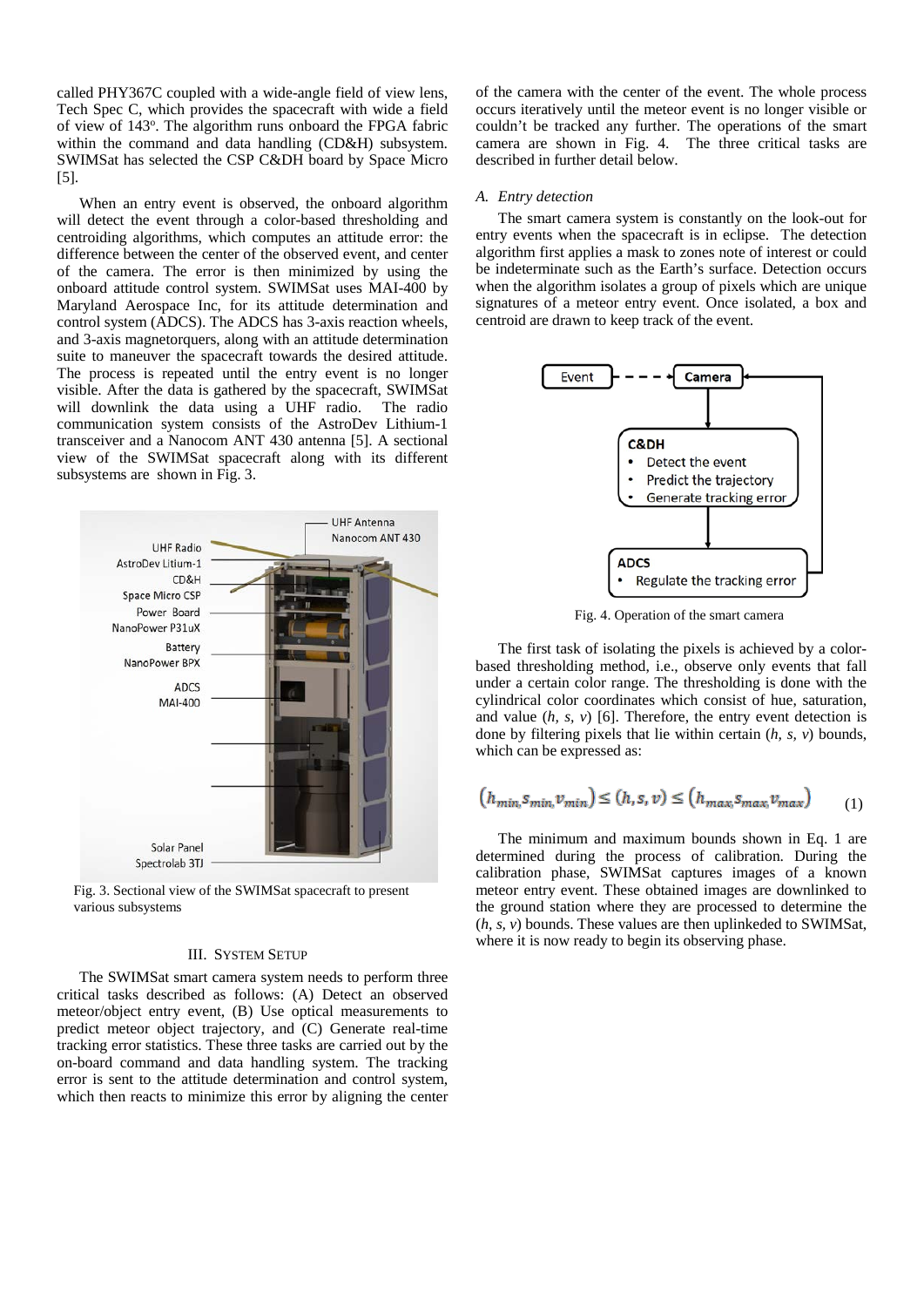

Fig. 4. Simulated camera view of an entry event to show the event center, camera center, and tracking errors

The algorithm proceeds to apply the HSV filter and obtains a thresholded view of the scene. Then a bounding rectangle is fit around the largest group of pixels. In the 2-dimensional image space, the reference centroid of the entry event  $(x_e, y_e)$ can, therefore, be defined as the center of the bounding rectangle as shown in Fig. 4. The location of the event in the image space is therefore recorded in terms of corresponding pixel values of  $(x_e, y_e)$  in the image frame [7].

## *B. Trajectory prediction*

The trajectory of the entry event is obtained by noting the time history of  $(x_e, y_e)$  in the image frame. When an event persists in the field of view, the algorithm takes the centroid coordinates of the last  $n_f$  frames and then fits a polynomial curve through the observed trend. This trend is predicted forward in time for the next  $n_f$  frames. This process of observing, curve fitting, and predicting, occurs iteratively until the event vanishes from the field of view of the camera.

#### *C. Tracking error*

Once the meteor or object has been detected and confirmed, it is continually tracked until it is no longer visible to SWIMSat. A tracking error is defined as the relative distance between the center of the detected event and the center of the camera. The Cartesian components of the tracking error are expressed as

$$
(x_{\text{err}}, y_{\text{err}}) = (x_{\text{e}} - x_{\text{c}}, y_{\text{e}} - y_{\text{c}}) \tag{3}
$$

Finally, we summarize the smart camera system algorithm for the readers benefit in Fig. 5.

## IV. HARDWARE DEMONSTRATION

A hardware testbed was developed to demonstrate the performance of SWIMSat's smart camera. The flight hardware of the SWIMSat was emulated by low cost hardware.



Fig. 5. Operation algorithm of the smart camera system of SWIMSat

The setup consists of the main computer, to mock the C&DH of the spacecraft, a robotic arm to mock the ADCS, and a webcam to mock the spacecrafts imaging payload. A computer simulation of the entering meteor is placed in the field of the camera. The different systems of the hardware demonstration are presented in Fig. 6.



Fig. 6. Systems diagram of the smart camera demonstration.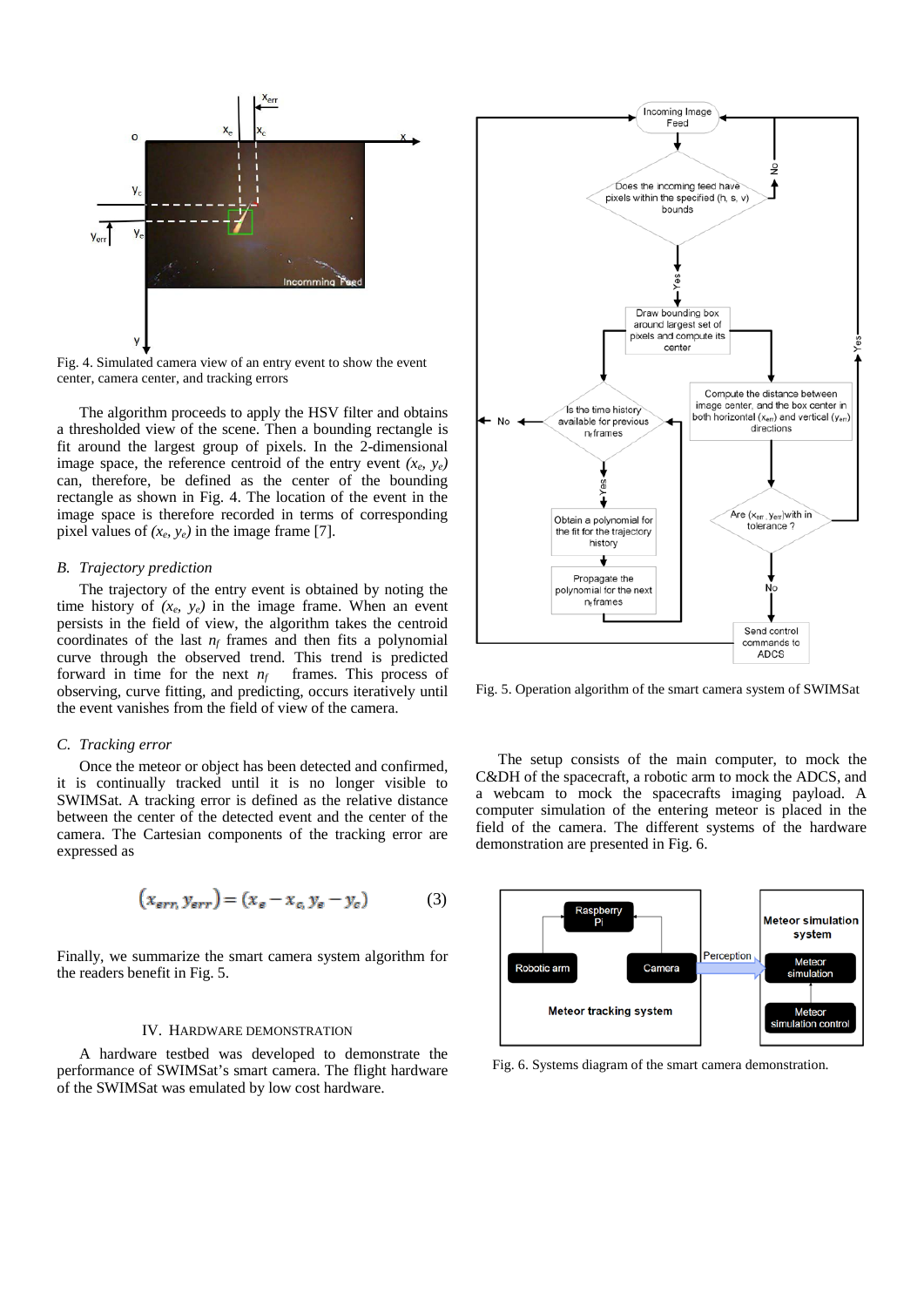The individual components of these subsystems are explained as follows:

## *A. Meteor Tracking System*

The main computer for the meteor tracking system is the Raspberry Pi  $3 \overrightarrow{B+}$  which is an ARM v8 computer running Ubuntu Mate. This closely resembles the cubesat computer, SpaceMicro CSP or SpaceCube Mini, both of which are ARMbased command and data handling (CDH) systems. This Raspberry Pi commands the PhantomX Pincher Robotic arm, which mimics an essential 2-axis Attitude Determination and Control System (ADCS). A camera is mounted on the robotic arm, which mocks the camera used in SWIMSat.

## *B. Meteor Simulation System*

The Meteor Simulation is a physics-based model of a meteor entering the Earth's atmosphere, which is displayed on a Monitor. This simulation is generated by a computer running the Meteor Simulation Control. This controls the brightness, size, color of the meteors displayed on a Nighttime view of the Earth in the background.

#### *C. Robotic arm control*

The robotic arm controller is responsible for commanding the angles of the servos, which in turn determines the position of the arm in 3d space. The controller is a python library built using the pypose [8] class as a driver. The controller is always running, waiting to receive the move command from stage 3 (Part C).

## *D. Meteor Detection*

The meteor detection algorithm performs HSV thresholding of the image from the camera and draws a green box around the biggest contour in the image. The trajectory of the object is then tracked. Trajectory prediction of the tracked object is then performed. The pixel difference between the center of the tracked object and the camera center is calculated and is sent to the next stage.

Apart from this, at this stage, trajectory detection is performed by using linear regression. Using this trajectory, a prediction is made for the estimated trajectory of the meteor. Due to the continuous movement of the robotic arm, a smoothing on the images must be performed to stabilize the detection in real-time. This is performed on the detected meteor using the Lucas-Kanade optical flow algorithm.

## *E. Arm control and meteor detection interfacing*

The pixel difference from the motion detection stage is received and is converted into angle difference using a PID controller so that this can be fed into the robotic arm controller. This way, there are two controllers in the system, one to maintain the angle of the servos and one which performs tracking, combining perception data from the camera and the angle data from the robotic arm.

## *F. Meteor Event Simulation*

The meteor event simulation is based on first-order principles of objects moving through the Earth's atmosphere. Various parameters like velocity of the meteor, size of the meteor affect its trajectory through the Earth's atmosphere. A GUI was made using Matlab and VRML based on these principles.

Fig. 7 presents the physical setup of the demonstration testbed.



Fig. 7. Smart camera demonstration testbed.

#### V. RESULTS

#### *A. Calibration*

As described in the previous section, the camera system was calibrated to establish the bounds on the minimum and maximum (h, s, v) values. This was done by holding a fixed visual of the meteor on the display system. An uncalibrated camera system would detect all the colors in its field of view. This can be seen in Fig. 8, where the monochromatic thresholded view on the right has is colored white for all the colors in its field of view. Then the (h, s, v) values are tuned on a graphical user interface, until only the pixels of entry event are isolated in the thresholded view as shown in Fig. 8. Calibrating the camera used on the demonstration system yielded the hue-saturation-value bounds which are presented in Table I.

TABLE I. RESULTS OF CALIBRATION

| <b>Parameter</b>              | Value          |
|-------------------------------|----------------|
| $(h_{min} s_{min} v_{min})$   | (0, 0, 254)    |
| $(h_{max}, s_{max}, v_{max})$ | (172, 14, 255) |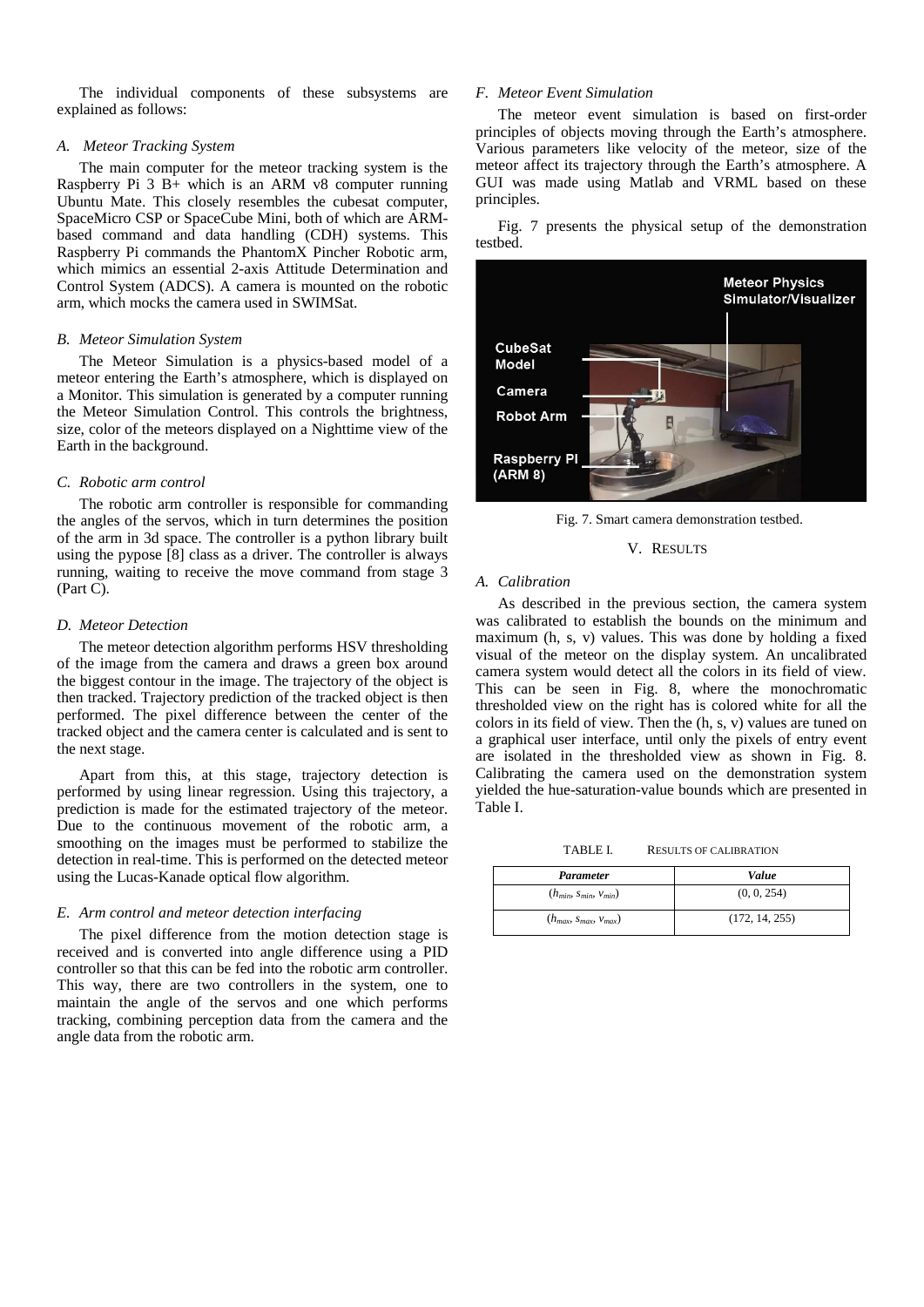

Fig. 8. Calibration of the smart camera system

## *B. Trajectory estimation*

Through testing, the camera system predicted trajectories better when the regression occurred on the previous 6 frames, ie,  $(nf = 6)$ . It was also observed that the trajectories were acceptably tracked when a linear polynomial was used to fit this data. Fig. 9 shown an image of the demonstration of the trajectory prediction. The green line shows the history of the trajectory from the camera's perspective, while the red line indicates the trajectory predicted for the next 6 frames.



Fig. 9. Trajectory prediction by the smart camera

#### *C. Stationary tracking demonstration*

The results of the tracking demonstration are presented in Fig. 10 and 11 respectively, for the case of stationary tracking. In this demonstration, the meteor is held fixed on the screen, similar to the calibration procedure. However now, the robotic arm tries to align the center of the camera with the center of the detected image. Fig. 10 shows how the x and y coordinates (in pixels) of the meteor detected changes with time, as the algorithm is tracking it.



Fig. 10. Cartesian coordinates of the relative position of the event center with respect to the camera center in the image frame during stationary tracking.



Fig. 11. Magnitude of the tracking error of event center with respect to the camera center in the image frame during stationary tracking.

#### *D. Moving object Tracking demonstration*

In this demonstration, the simulated meteor now moves on the screen. The robotic arm of the camera system then aligns the centers of the event and the camera. Fig. 12 and 13 show the tracking of a stationary meteor on the display. After the meteor is tracked, the meteor tracking is turned off and the robotic arm returns to its home position. This can be seen from the peak at around 116 seconds in the graphs. It takes about 3 seconds to track an object on an average.



Fig. 12. Cartesian coordinates of the relative position of the event center with respect to the camera center in the image frame during moving meteor tracking.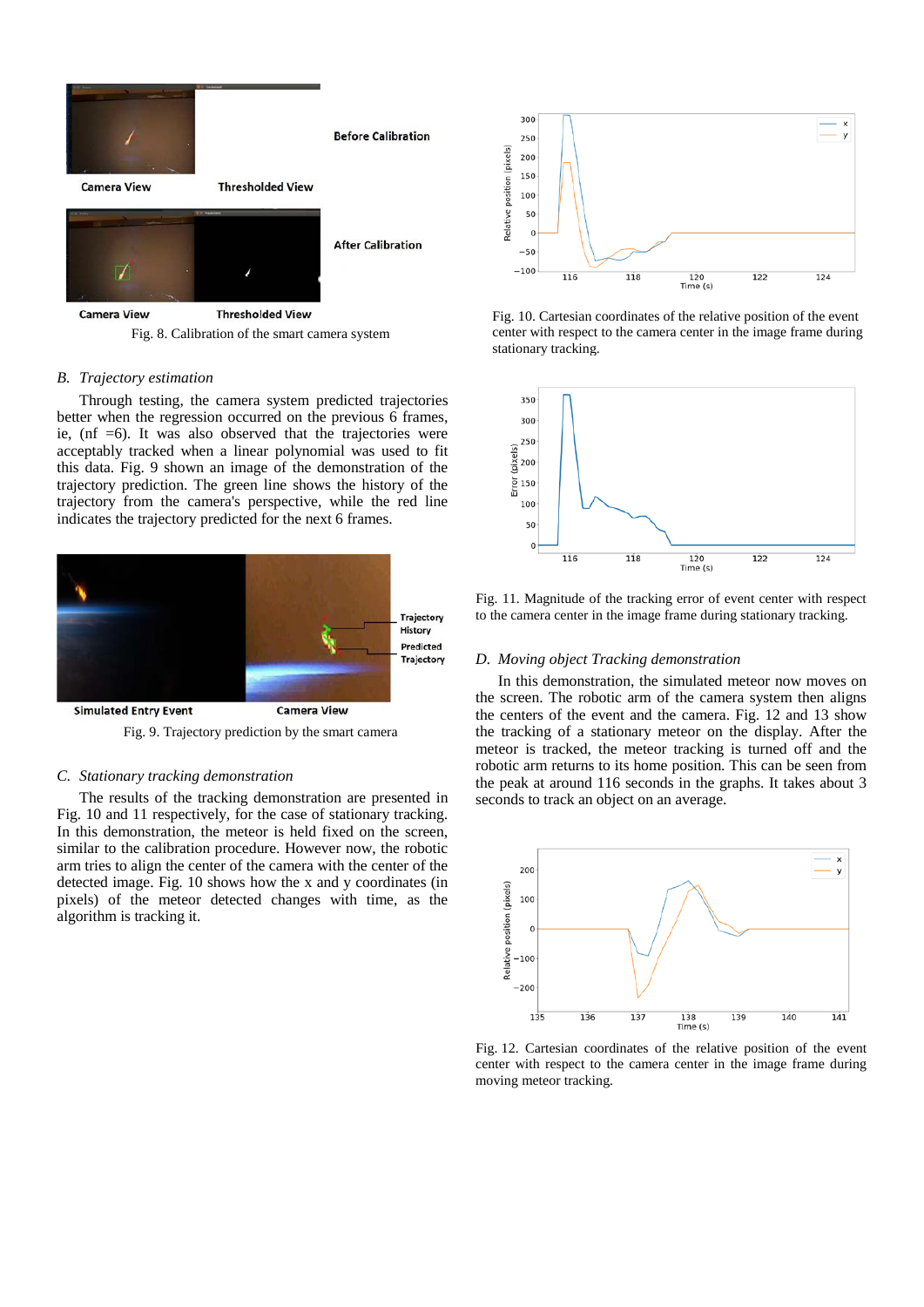

Fig. 13. Magnitude of the error in the case of tracking the moving meteor.

Fig. 12 and 13 show the tracking of a meteor moving on the display, generated randomly. A meteor is detected at about 137 seconds and is tracked till it moves out of the display, and no object is being detected by the algorithm. After some frames of non-detection, the robotic arm is reset to its home position. This takes about 4 seconds.



Fig. 14. x-components of the predicted trajectory and the recorded event position.



Fig. 15. y-component of the predicted trajectory of the predicted trajectory and the recorded event position.



Fig. 16. Magnitude of positions of the predicted trajectory the recorded event.

The results of the trajectories predicted in the case of moving object simulations are presented here. Fig. 14 and 15 show the  $\overline{X}$  and  $\overline{Y}$  coordinates of the trajectory, while Fig. 16 shows the Euclidean position of the predicted and actual trajectories of the meteor over time. These plots show a close correlation between the predicted trajectory and actual trajectory.

The meteor simulation is a physics model of meteor entry events. Care has been taken to emulate a real-world Nighttime view of the Earth, including lights. It is evident from the detection results that it is robust, in terms of eliminating noise from lights on Earth. Tracking of the detected meteor events, both for stationary objects and moving objects has been shown. Tracking is considered successful when the error in the relative position of the detected meteor event and the camera center is reduced to a few pixels. Along with detection and tracking, the simulation system demonstrates trajectory prediction of meteor events. The trajectory prediction results show that the predicted trajectory converges with the actual trajectory, with an error of five pixels. These results can be taken as a preliminary proof, demonstrating the capability of SWIMSat's science algorithm.

## VI. CONCLUSION AND FUTURE WORK

This paper presents the meteor entry and impact detection system onboard the SWIMSat mission. A CubeSat in Low Earth Orbit (LEO) or higher altitude has an excellent vantage point to monitor meteor entry events and impacts compared to ground observation. A ground demonstration system of meteor detection and tracking has been developed and is set up to mimic conditions expected on a CubeSat in LEO. Meteor detection and tracking are performed with trajectory prediction in order to maximize camera view of the event. The algorithm is being demonstrated on a low-power ARM 8 based processor like Raspberry Pi which makes porting onto a CubeSat computer system like the Space Micro CSP with an ARM 9 readily feasible.

The current implementation is limited by the speed of the meteor entering the Earth's atmosphere. Efforts are being made to improve the tracking accuracy. The capability of the SWIMSat algorithm can be extended to a thermal camera or a hyperspectral imager to better detect meteor entry events. The images from multiple cameras maybe fused to obtain additional